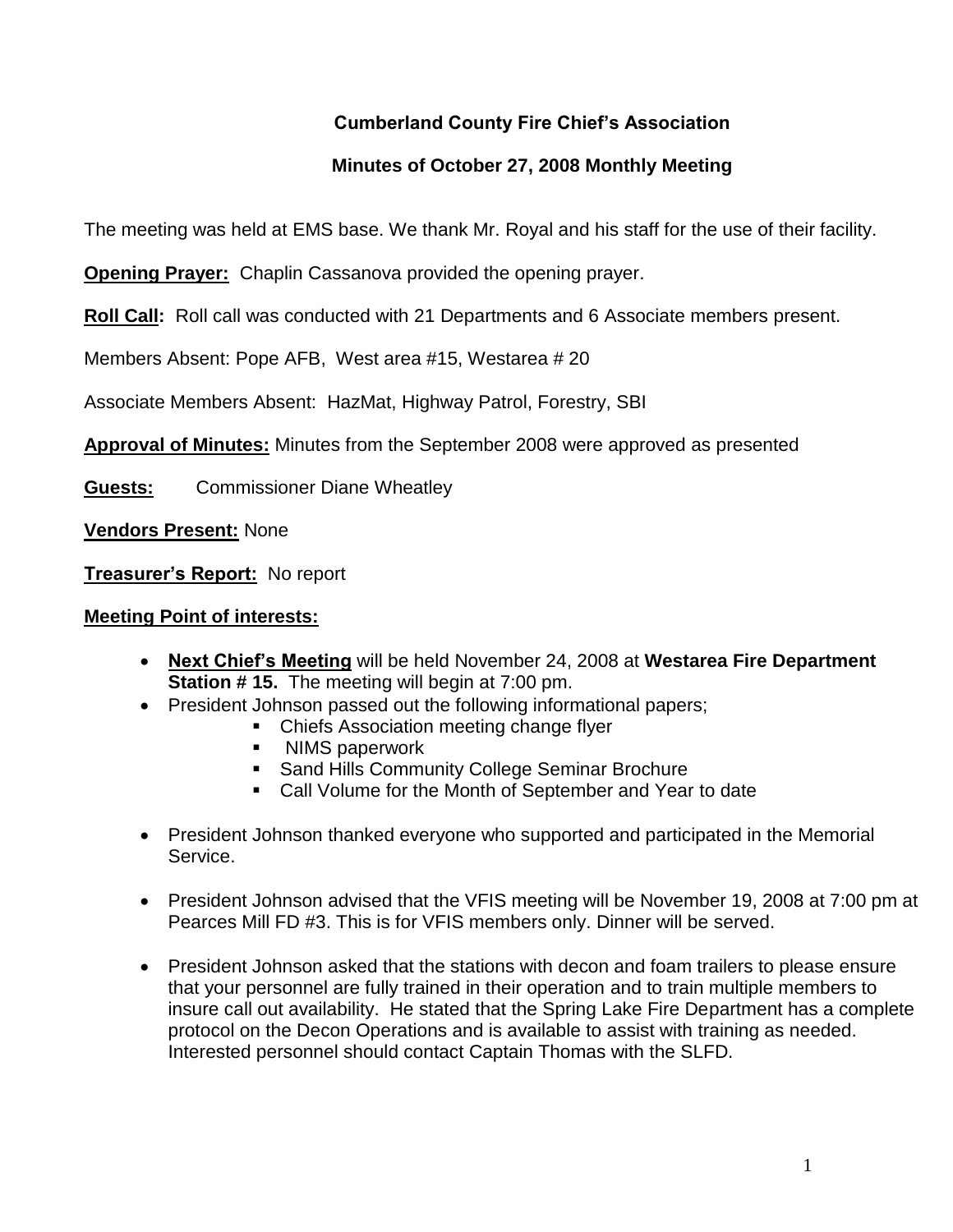A BRAC meeting will be held at Snyder Memorial Baptist Church on 10-30-2008 at 10:00 am to discuss some of the impacts that will occur in Cumberland County with the addition and changes being made in our local Armed Forces

## **OLD BUSINESS:**

- Chief Johnson advised that he will make every effort to have the funding draft ready by the November meeting.
- Chief Johnson asked the association to consider a request for the purchase of clothing items for the FFD Bag pipe players. These personnel are available for events that we may need them for. A motion was made by Chief Lucas and seconded by Chief Strahan to authorize \$1,716.66 for this purchase. A roll call vote was taken and the motion was passed. Chief Hill will contact the Honor Guard to let them know that their request was approved.

## **NEW BUSINESS:**

• No new business discussed

## **COMMITTEE REPORTS:**

#### **I D CARD COMMITTEE Lt**. Tara Johnson (Stoney Point) Chairperson

• FYI. Fire Chiefs are required to send a signed letter or memo with a firefighter requesting an ID Card. For any questions or an appointment contact 424-0694 or e-mail at [tara@stoneypointfire.com](mailto:tara@stoneypointfire.com)

### **FIRE PREVENTION/EDUCATION COMMITTEE**

• No report

### **COMMUNICATIONS COMMITTEE** Chief B. Bullard (Stedman) Chairperson

 Chief Bullard advised the members that VIPER study conducted by Motorola for the city/county will be reviewed and discussed in the coming meetings.

# **STANDARDS & POLICY COMMITTEE** Chief K. Hall (Cumberland Road) Chairperson

- A recommendation was made to look at Helicopter LZ procedures and to re-visit our accountability programs. Chief Ken Hall will report back in the coming meetings. Anyone who has or would like to provide some information on these areas is asked to contact Chief Ken Hall.
- A motion was made by Ken hall and seconded by Chief Hodges to adopt the Command Procedures with an effective date of January 1, 2009. A roll call vote was taken and the motion was passed.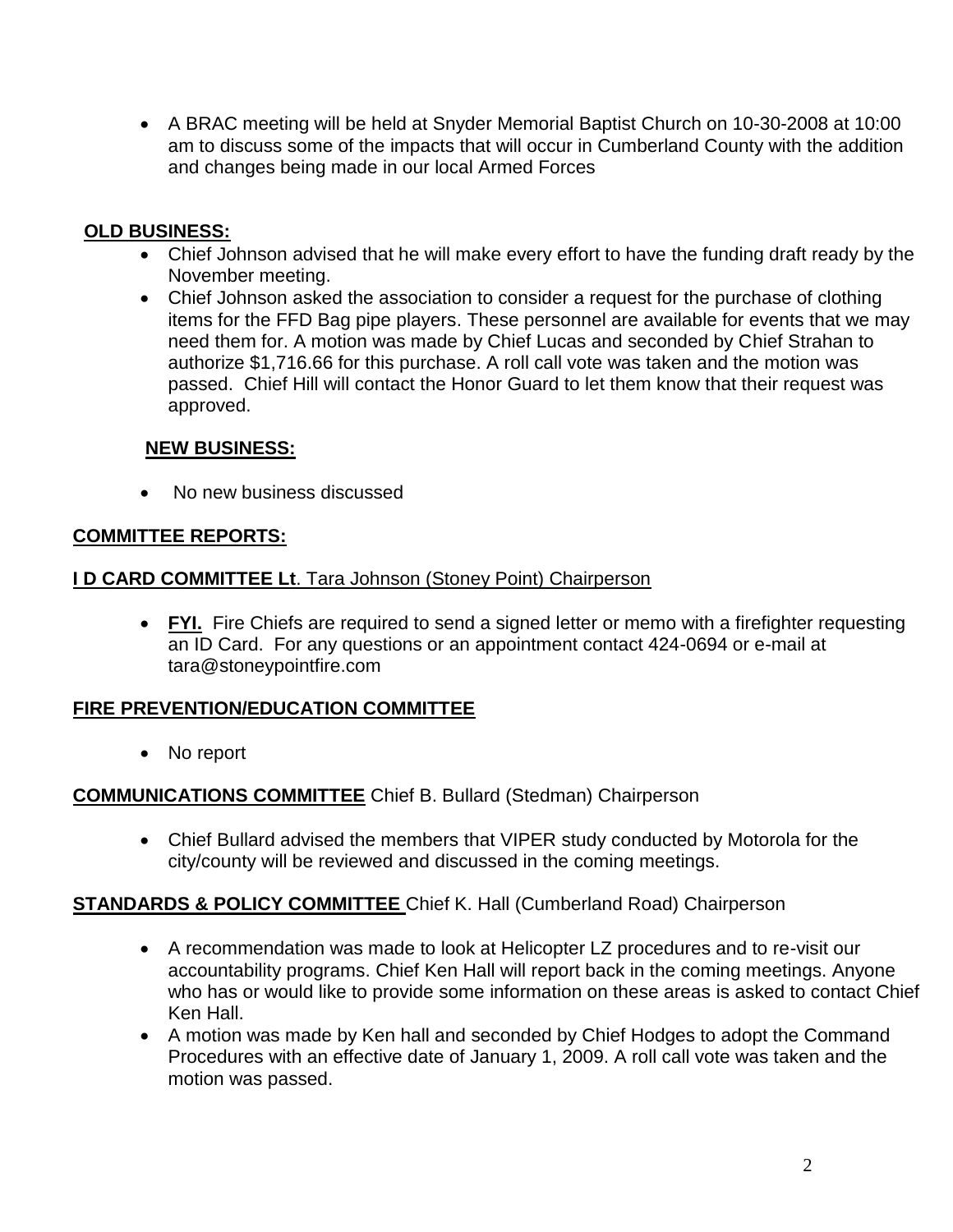# **TRAINING COMMITTEE** Chief P. Strahan (Westarea) Chairperson

 A discussion regarding the RIT program for Cumberland County firefighters was brought forth. President Johnson, Chief Strahan and Captain Whiteside FFD Training Officer will meet to discuss this issue and provide further details at the November meeting.

**MEMORIAL COMMITTEE** Chief S. Blackburn (Ft. Bragg) Chairperson

• No report

## **AUTOMATIC AID/MUTUAL AID COMMITTEE** Chief J. F. Hall (Bethany) Chairperson

• No report

**FINANCE COMMITTEE** Deputy Chief Freddy Johnson Jr. (Stoney Point) Chairperson

• No report

**RESCUE COMMITTEE** Deputy Chief Freddy Johnson Jr. (Stoney Point) Chairperson

• No report

# **EASTERN FIRE SCHOOL** Chief R. Marley (Pearces Mill) Chairperson

 Chief Marley advised the committee was working hard on the school program and decisions were needed very soon as to whether or not the school would be able to go forward. President Johnson will send out information about the school before the next meeting for any time sensitive items that need to be addressed. President Johnson is requesting that we as Chief Officers strongly support our school so our local firefighters will be able to attend a local venue.

# **EMS DIRECTOR:** Michael Royal, Director

 Mr. Royal advised the members that UNC Air Care expressed that CCFD were the best at setting up the LZ's for helicopter landings.

# **ASSOCIATE MEMBERS REPORT**

# **EMERGENCY SERVICES DIRECTOR/ ECC-911** Kenny Curry, Director

• Scotty Harris will have inspection reports at the November meeting.